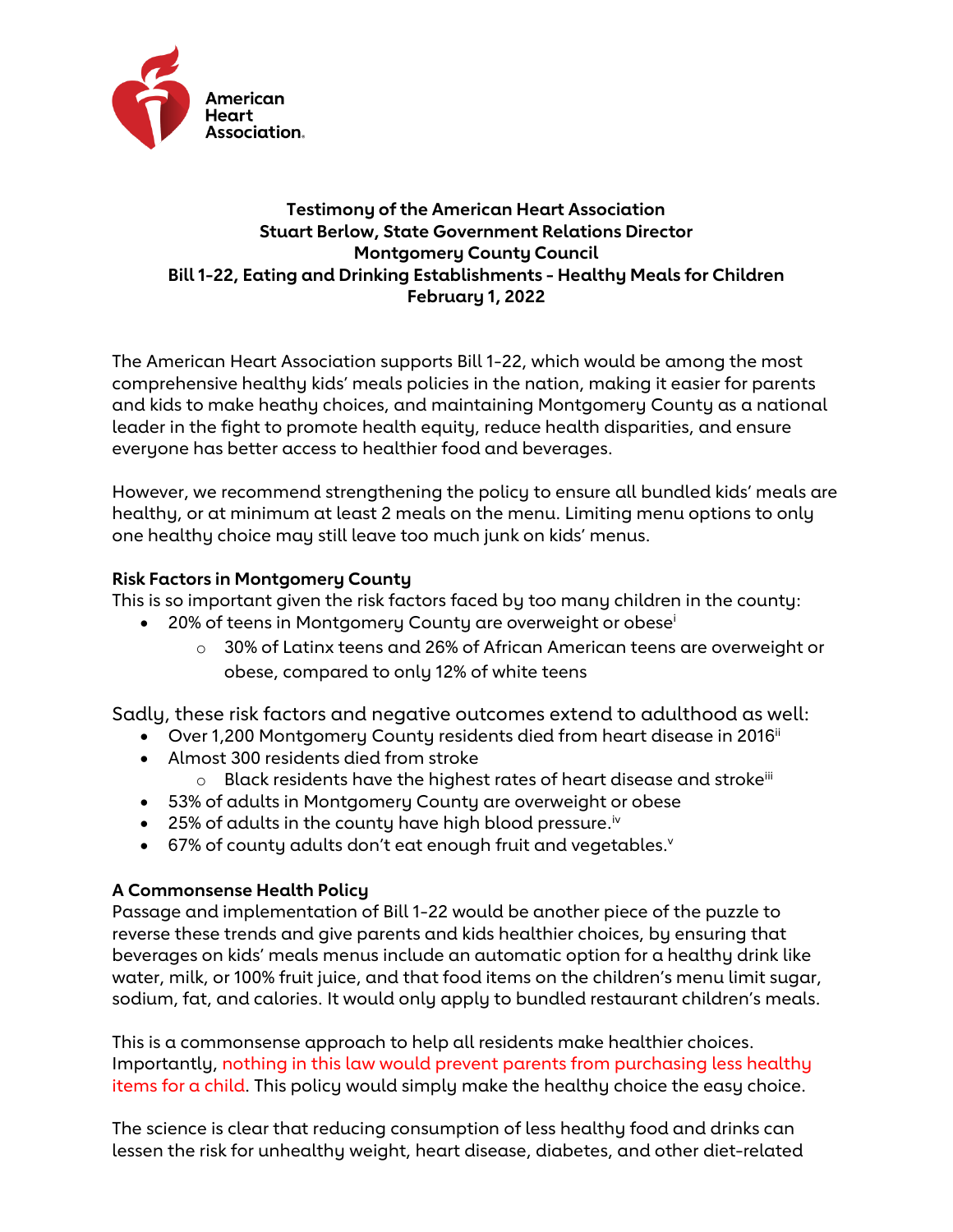conditions – which are more prevalent among communities of color in the county and around the country. Yes, this is an issue of health equity and social justice. Everyone should have access to healthy food and be able to make healthier choices.

### **The Evidence and Rationale is Clear**

This policy is so necessary, since the research tells us:

- When kids eat out, they consume more calories, sugar, fat, and sodium than when eating at home and <mark>over 1/3 of kids consume fast food each day.</mark><sup>vi</sup>
	- $\circ$  On days when they eat from fast food restaurants, children consume an extra 126 calories and adolescents an extra 309 calories.
	- $\circ$  Eating at full-service restaurants is associated with increases of 160 calories per day for children and 267 calories for adolescents.
- Among US children aged 2-18, 35% of daily calories from added sugars and solid fats comes from fast food restaurants.
	- o Sugary drinks, dairy-based desserts, French fries, and pizza are the top contributors of these empty calories.
- Many kids are consuming 10 times the recommended amount of added sugar.
	- o The American Heart Association recommends children consume no more than one eight-ounce sugary drink each week.<sup>vii</sup>
	- o Kids consume 30 gallons of sugary drinks each year on average, enough to fill a bathtub!viii
- In addition to weight gain, excess consumption of added sugars, especially from sugary drinks, raises the risk of heart disease, high blood pressure, type 2 diabetes, and tooth decayix
	- o Increasing sugary drink consumption by one serving per day increases the risk of hypertension by 8% and the risk of heart disease by 17%
	- o Each additional serving of sugary drinks per day increases the risk of type 2 diabetes by 13-18%. Over 10 years, about two million type 2 diabetes cases in the US are attributable to consumption of sugary beverages.
- Sugary drinks like sports drinks, energy drinks, and soda are the leading source of added sugar in the American diet, and communities of color are disproportionally targeted in marketing, resulting in significant health disparities and health inequities.<sup>x</sup>
- Black and Latinx teens see more ads for fast food than any other category of junk food and drinks<sup>xi</sup>